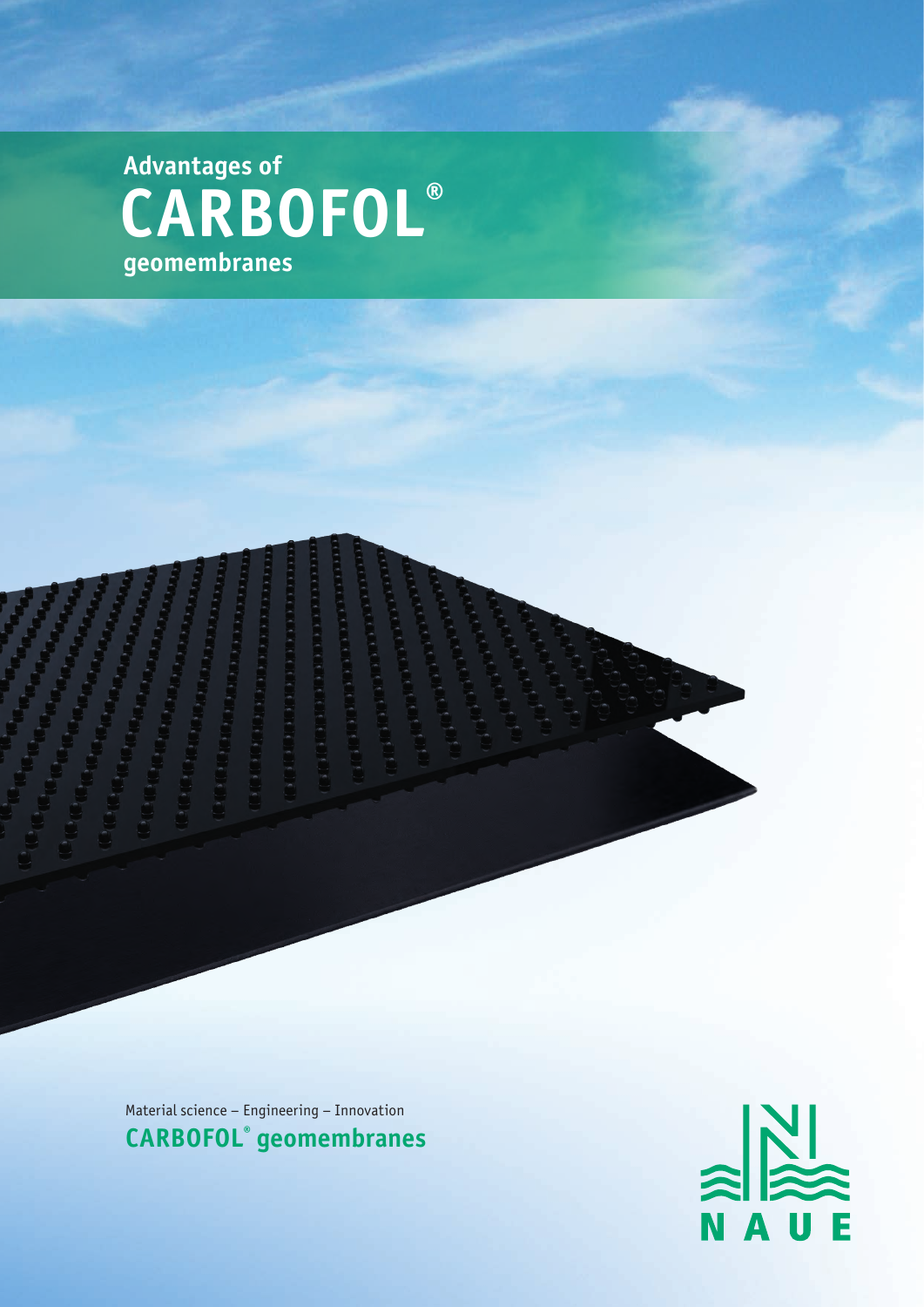- $\sqrt{\phantom{a}}$  excellent chemical resistance due to selected raw materials
- $\sqrt{\phantom{a}}$  extreme high elongation during uni-axial and multi-axial deformation
- high stress crack resistance
- $\sqrt{\phantom{a}}$  very high UV-resistance
- **isotropic shear stress transfer due to** embossed structured surfaces
- **Installation advantages with up** to 7.50m wide liner
- $\sqrt{\phantom{a}}$  high Melt Flow Rate allows an excellent welding performance
- $\sqrt{\phantom{a}}$  smooth edges with removable plastic tape for clean welding surface and overlap lines
- $\sqrt{\phantom{a}}$  durable product with more than 40 years of project experience
- $\sqrt{\phantom{a}}$  complete quality control from the resin to the final product
- also available according to GM-13 and with BAM, ASQUAL and DIBt approval

NAUE has more than 40 years' experience in developing, manufacturing, installing and designing with high-grade geomembranes. Carbofol® geomembranes provide a seal against the most toxic substances. Carbofol® is typically used in sealing applications for landfill base seals as well as caps, in environmental sealing applications for the protection of groundwater from contamination and in water conveyance structures, canals, tunnels or ponds.

#### **High durability**

Functional waterproofing is an important criterion for a geomembrane. Aging and inadmissible stresses endanger this function. Carbofol® geomembranes have a high durability, because they are manufactured from well-chosen resins with a very low stress crack resistance. These resins consist on hexene or octene copolymer. Testing with the Notched Constant Tensile Load Test according to DIN EN 14576 or ASTM D5397 verifies the high stress crack resistance of Carbofol® geomembranes. Long term tensile tests, especially on structured material, prove the durability as well.

#### **Slope security**

The surface structure of Carbofol® is responsible for the stability on slopes. The special manufacturing process with embossed and chrome-plated rollers make sure that the embossed profile of the geomembrane creates a homogeneous connection from the same resin between the liner and the structure. This is the basis for a safe and durable construction of a slope.

#### **Optimised for installation**

Decades of installation experience have also influenced product characteristics, which ensure efficient and precise installation: protection strips on the welding areas, lateral marking, meter scaling, and a high melt flow rate (MFR: 1-3g/10 minutes tested at 190°C/5kg).

## **CARBOFOL®**

Carbofol® geomembranes are manufactured using high quality polyethylene resins. Carbofol® is manufactured in various thicknesses and up to 7.50m width. For sealing applications on slopes, Carbofol® is produced with an embossed structure.

 $\sqrt{\ }$  versatile sealing applications possible

 $\sqrt{\phantom{a}}$  free from leaching plasticiser

## **ADVANTAGE 1: CARBOFOL® LONG-TERM DURABILITY**

Durability and high chemical resistance are ensured by carefully selected resins and a special stabilising system, which is aligned with the resin type. An enormous amount of field and lab data supports this performance.

#### **ADVANTAGE 2: SPECIAL EMBOSSED SURFACE STRUCTURE ALLOWS A SAFE CONSTRUCTION ON STEEP SLOPES**

New optimised BF/TF (bottom friction/top friction) embossed surface structure has been developed to increase shear strength towards typical shearing partners.

## **ADVANTAGE 3: WELD PROTECTION STRIPS AND LATERAL MARKING**

| Liquids                                                                                                                                                                                          | Substance Group          |                                           |
|--------------------------------------------------------------------------------------------------------------------------------------------------------------------------------------------------|--------------------------|-------------------------------------------|
| Automotive petrols DIN EN 228                                                                                                                                                                    | 1, 1a                    | Resistant at<br>high<br>contact Intensity |
| <b>Aviation fuels</b>                                                                                                                                                                            | $\overline{\phantom{0}}$ |                                           |
| - Heating oil grade EL DIN 51603-1<br>- unused internal combustion motor oils, unused automotive transmission fluids<br>- mixtures of saturated and aromatic hydrocarbons with aromatic contents | 3                        |                                           |
| Diesel fuel DIN EN 590 containing a maximum of 5 vol % biodiesel DIN EN 14214                                                                                                                    | 3 <sub>b</sub>           |                                           |
| Hydrocarbons                                                                                                                                                                                     | 4                        |                                           |
| Benzene and mixtures containing benzene                                                                                                                                                          | 4a                       |                                           |
| Crude oil                                                                                                                                                                                        | 4b                       |                                           |
| Used internal-combustion molar oils and used automotive transmission fluids with<br>flashpoint $> 60^{\circ}$ C                                                                                  | 4 <sub>C</sub>           |                                           |
| All alcohols and glycolic ethers                                                                                                                                                                 | 5, 5a, 5b                |                                           |
| Halogenated C, hydrocarbons                                                                                                                                                                      | 6a                       |                                           |
| Aromatic halogenated hydrocarbons;                                                                                                                                                               | 6 <sub>b</sub>           |                                           |
| All organic esters and ketones                                                                                                                                                                   | $7\overline{ }$          |                                           |
| Aliphatic aldehydes and their aqueous solutions                                                                                                                                                  | 8,8a                     |                                           |
| Organic acids (carbonic acids, except for formic acid in concentrations > 10%)<br>and their aqueous solutions                                                                                    | $\mathsf{q}$             |                                           |
| Mineral acids (carbonic acids, except for formic acid)                                                                                                                                           | 9a                       |                                           |
| Inorganic acids (mineral acids)                                                                                                                                                                  | 10                       |                                           |
| Inorganic bases                                                                                                                                                                                  | 11                       |                                           |
| Aqueous solutions of inorganic non-oxidizing salts                                                                                                                                               | 12                       |                                           |
| Amines                                                                                                                                                                                           | 13                       |                                           |
| Aqueous solutions of organic surfactants                                                                                                                                                         | 14                       |                                           |
| Cyclic and acyclic ethers                                                                                                                                                                        | 15, 15a                  |                                           |

The Carbofol® geomembranes are provided with a white edge mark on both sides. These edge marks indicate the recommended areas of overlapping and are a visual aid during the installation. Furthermore, a thin protective sheet (~150mm wide) is attached to both edges and is peeled off immediately prior to the welding process to provide an absolutely clean welding area.

### **ADVANTAGE 4: HIGH MELT FLOW RATE**

Carbofol® geomembranes feature a melt flow rate (MFR) between 1 and 3g/10 minutes tested at 190°C/5kg and thus have the advantage of a large welding window. This is a factor which makes the Carbofol® geomembranes flexible and easy to handle during on-site installation. The speed at which welding processes can be carried out on Carbofol® geomembranes is distinctly higher than that of other liners with an MFR less than 1g/10min. This gives Carbofol® yet another major benefit during on-site installation and welding.

#### **Figure 1** Chemical resistance from Carbofol® HDPE geoembranes **Figure 1** Chemical resistance from Carbofol® HDPE geoembranes based on German DIBt regulations based on German DIBt regulations

**Figure 3** Welding on-site is improved by the high melt flow rate